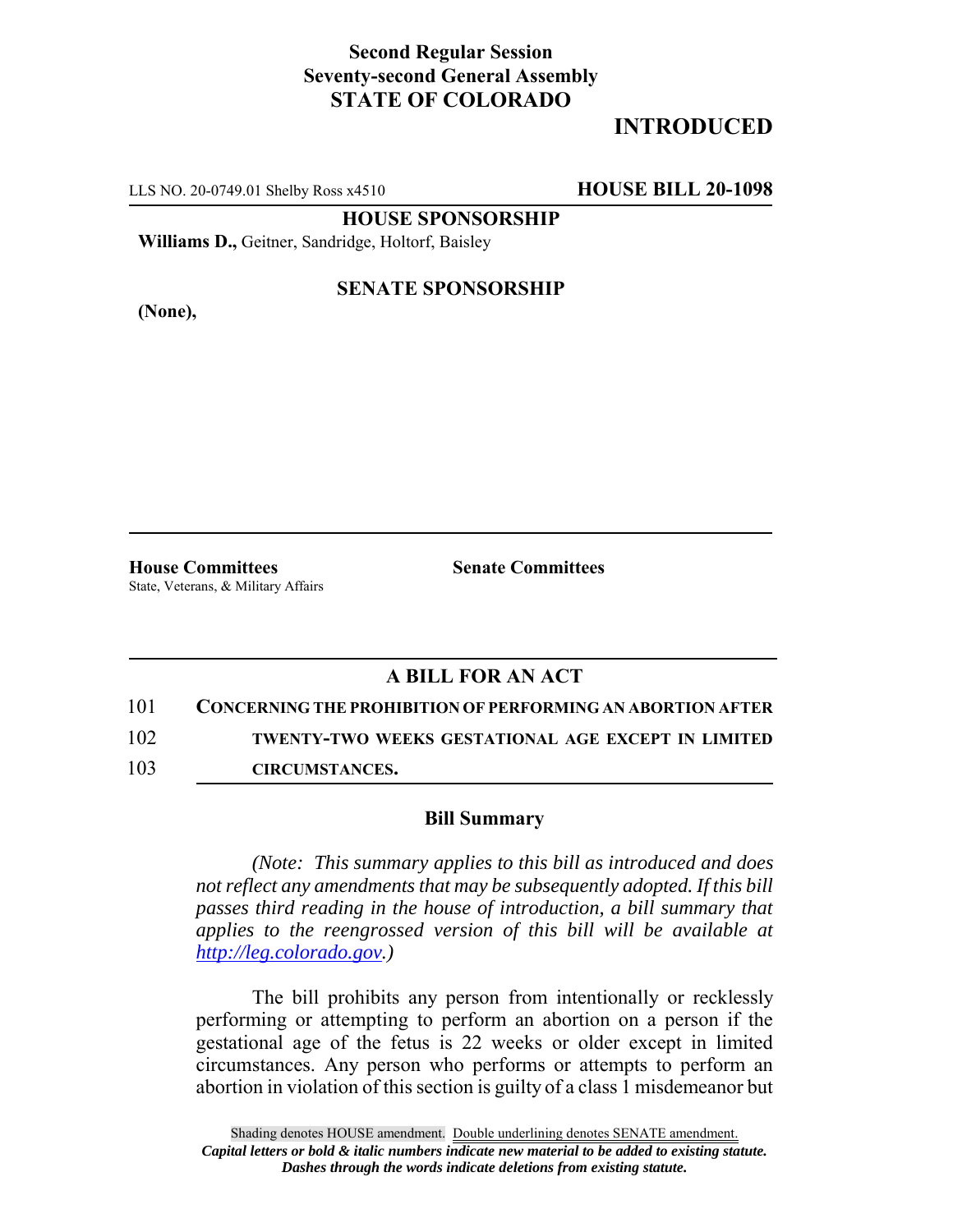A woman who has an abortion is not subject to criminal penalties. *Be it enacted by the General Assembly of the State of Colorado:* **SECTION 1.** In Colorado Revised Statutes, **add** part 9 to article 6 of title 18 as follows: PART 9 LATE ABORTIONS PROHIBITED **18-6-901. Legislative declaration.** (1) THE GENERAL ASSEMBLY FINDS THAT: 8 (a) ABORTION AFTER TWENTY-TWO WEEKS POSES SUBSTANTIAL RISK TO THE HEALTH AND LIFE OF THE PREGNANT WOMAN. THERE IS NOT SUBSTANTIVE BIOLOGICAL DIFFERENCE BETWEEN A TWENTY-TWO WEEK FETUS IN UTERO AND AN INFANT BORN AT TWENTY-TWO WEEKS, OTHER THAN LOCATION. (b) A WOMAN'S RISK FOR COMPLICATIONS AND DEATH FROM ABORTION INCREASE WITH THE FETUS'S GESTATIONAL AGE; (c) TEN PERCENT OF SECOND TRIMESTER ABORTIONS HAVE COMPLICATIONS, AND ONE AND THREE-TENTHS TO ONE AND SEVEN-TENTHS PERCENT OF SECOND TRIMESTER ABORTIONS HAVE SERIOUS, LIFE-THREATENING COMPLICATIONS. THIRD TRIMESTER ABORTIONS POSE AN EVEN GREATER RISK TO THE HEALTH AND LIFE OF THE WOMAN. 21 (d) LATE SURGICAL ABORTIONS MAY BE ASSOCIATED WITH PRE-TERM BIRTH AND LOW BIRTH WEIGHT INFANTS IN SUBSEQUENT PREGNANCIES. PRE-TERM BIRTH AND LOW BIRTH WEIGHT ARE PRIMARY DETERMINANTS OF INFANT MORTALITY. (e) BEFORE TWENTY-TWO WEEKS:

may only be subject to punishment by fine and not by jail time.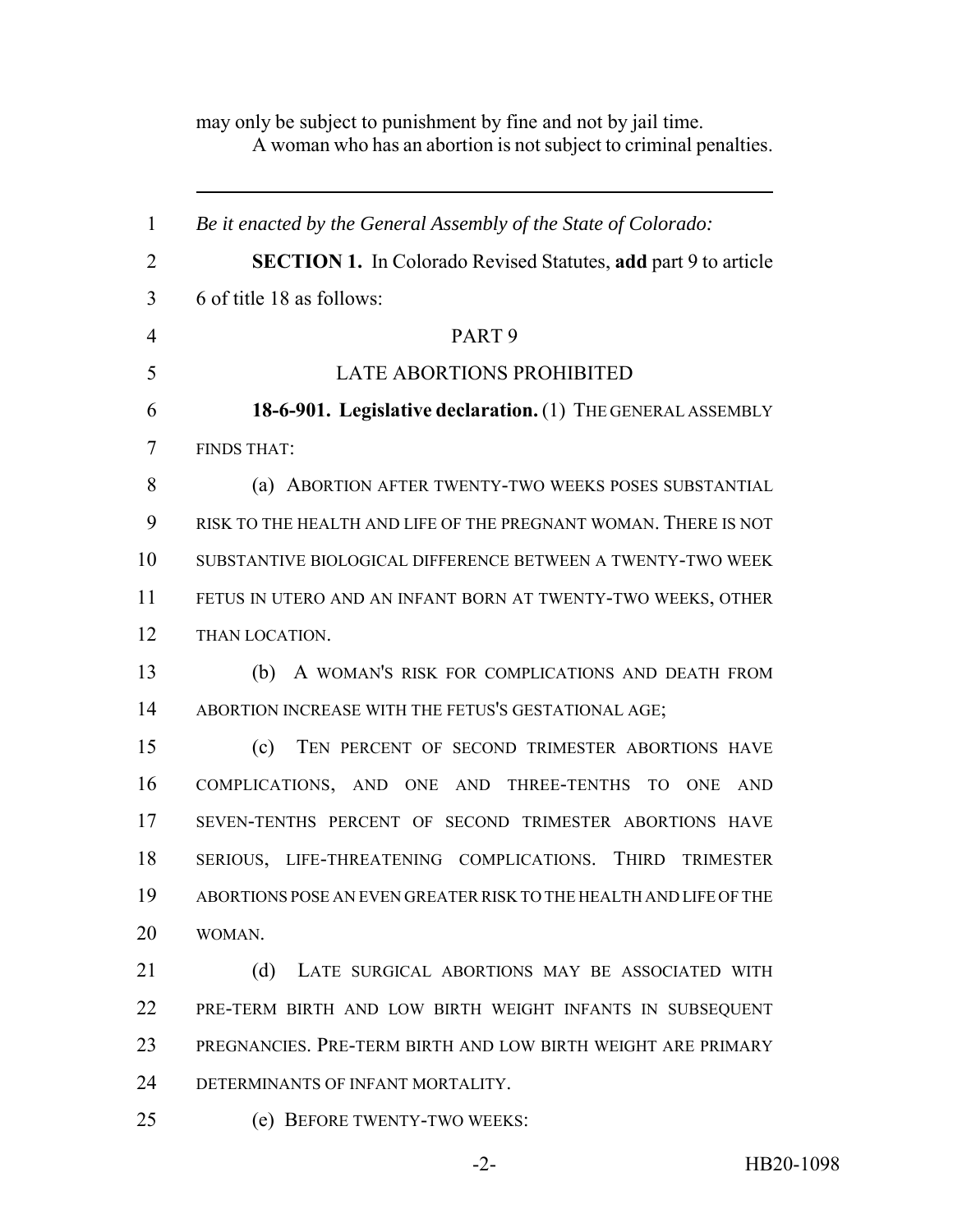(I) A FETUS CAN HEAR THE MOTHER'S VOICE AND RESPOND TO TOUCH; AND

 (II) A FETUS CAN UNDERGO CURATIVE FETAL SURGERY TO CORRECT ANATOMIC ANOMALIES. SPECIALISTS IN FETAL SURGERY AND FETAL ANESTHESIA TREAT THE FETUS AS A PATIENT INDEPENDENT FROM THE MOTHER.

(f) BY TWENTY-TWO WEEKS:

8 (I) A MOTHER WILL TYPICALLY FEEL HER FETUS KICK;

 (II) A FETUS MAY EXPERIENCE PAIN, AND SINCE NEUROINHIBITORY PAIN PATHWAYS DEVELOP LATER IN FETAL DEVELOPMENT, THE PAIN MAY 11 BE PERCEIVED MORE INTENSELY BY THE FETUS; AND

 (III) A FETUS HAS DEVELOPED SUFFICIENTLY TO LIVE OUTSIDE THE UTERUS WITH ACTIVE MEDICAL TREATMENT. IN SOME MEDICAL CENTERS, SEVENTY PERCENT OF FETUSES BORN AT TWENTY-TWO WEEKS SURVIVE.

 (g) FETUSES AS YOUNG AS TWENTY-ONE WEEKS HAVE SURVIVED WITH GOOD NEURODEVELOPMENTAL OUTCOMES.

 (h) IN THE RARE INSTANCES OF FATAL FETAL ANOMALIES, PERINATAL HOSPICE OFFERS A COMPASSIONATE, LIFE-AFFIRMING ALTERNATIVE TO LATE ABORTION FOR THE MOTHER AND FAMILY. PERINATAL HOSPICE MAY REDUCE THE NEGATIVE MENTAL HEALTH EFFECTS OF LATE ABORTION WHEN IT IS A WANTED PREGNANCY.

 (i) LATE ABORTION TECHNIQUES INCLUDE DILATION AND EVACUATION, IN WHICH A FETUS IS REMOVED BY DISARTICULATION AND DISMEMBERMENT FROM THE UTERUS IN THE SECOND TRIMESTER, AND INDUCTION ABORTION. IN DILATION AND EXTRACTION, OR INTACT DILATION AND EVACUATION, THE FETAL BRAINS ARE REMOVED TO DECOMPRESS THE FETAL HEAD, WHICH FACILITATES EXTRACTION OF THE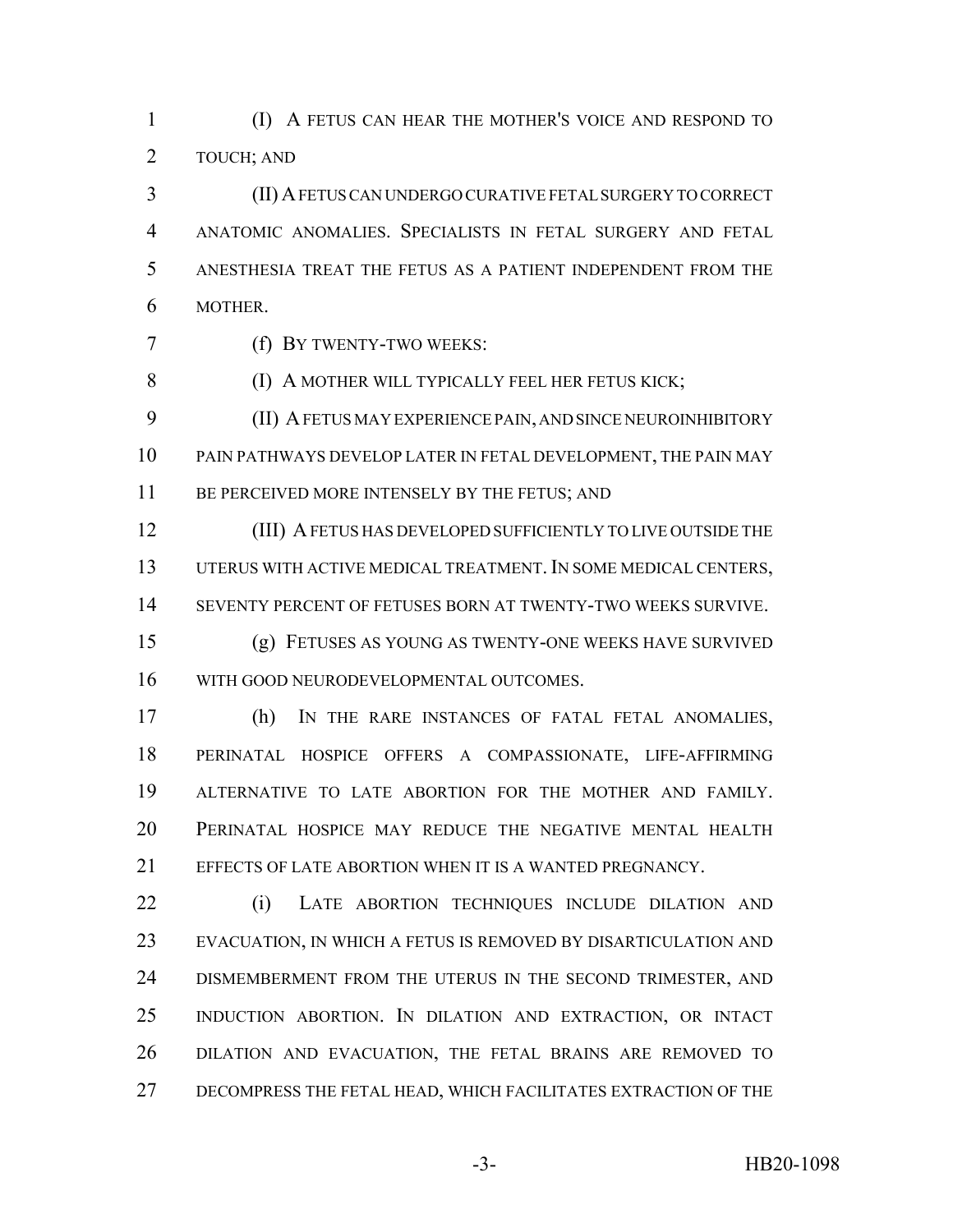OTHERWISE INTACT FETUS. DURING AN INDUCTION ABORTION, A FETUS IS KILLED BY TRANSECTION OF THE UMBILICAL CORD OR BY INJECTION OF DIGOXIN OR POTASSIUM CHLORIDE PRIOR TO THE INDUCTION OF LABOR AND DELIVERY OF THE DEAD FETUS. EVERY LATE ABORTION TECHNIQUE AFTER TWENTY-TWO WEEKS CAN BE ANTICIPATED TO INFLICT FETAL PAIN. DEPENDING ON WHICH TECHNIQUE IS UTILIZED, THE DEATH CAN OCCUR OVER A PERIOD OF MINUTES TO HOURS.

8 (2) CURRENTLY, IN THE STATE OF COLORADO, AN ABORTION CAN BE PERFORMED AT ANY TIME DURING PREGNANCY. THEREFORE, THE GENERAL ASSEMBLY FINDS AND DECLARES THAT THE STATE OF COLORADO HAS A COMPELLING INTEREST IN PROTECTING BOTH THE HEALTH OF THE PREGNANT WOMAN AND THE LIFE OF THE DEVELOPED FETUS BY PROHIBITING ABORTION AFTER TWENTY-TWO WEEKS GESTATIONAL AGE. **18-6-902. Definitions.** AS USED IN THIS PART 9, UNLESS THE

CONTEXT OTHERWISE REQUIRES:

 (1) "ABORTION" MEANS THE ACT OF USING OR PRESCRIBING ANY INSTRUMENT, MEDICINE, DRUG, OR ANY OTHER SUBSTANCE, DEVICE, OR MEANS WITH THE INTENT TO TERMINATE THE PREGNANCY OF A WOMAN KNOWN TO BE PREGNANT OR WITH THE INTENT TO KILL THE UNBORN CHILD OF A WOMAN KNOWN TO BE PREGNANT. ANY USE, PRESCRIPTION, OR MEANS IS NOT AN ABORTION IF DONE WITH THE INTENT TO:

 (a) SAVE THE LIFE OR PRESERVE THE HEALTH OF THE EMBRYO OR FETUS;

 (b) REMOVE A DEAD EMBRYO OR FETUS CAUSED BY MISCARRIAGE;  $25 \quad \text{OR}$ 

(c) REMOVE AN ECTOPIC PREGNANCY.

(2) "GESTATIONAL AGE" MEANS THE TIME THAT HAS ELAPSED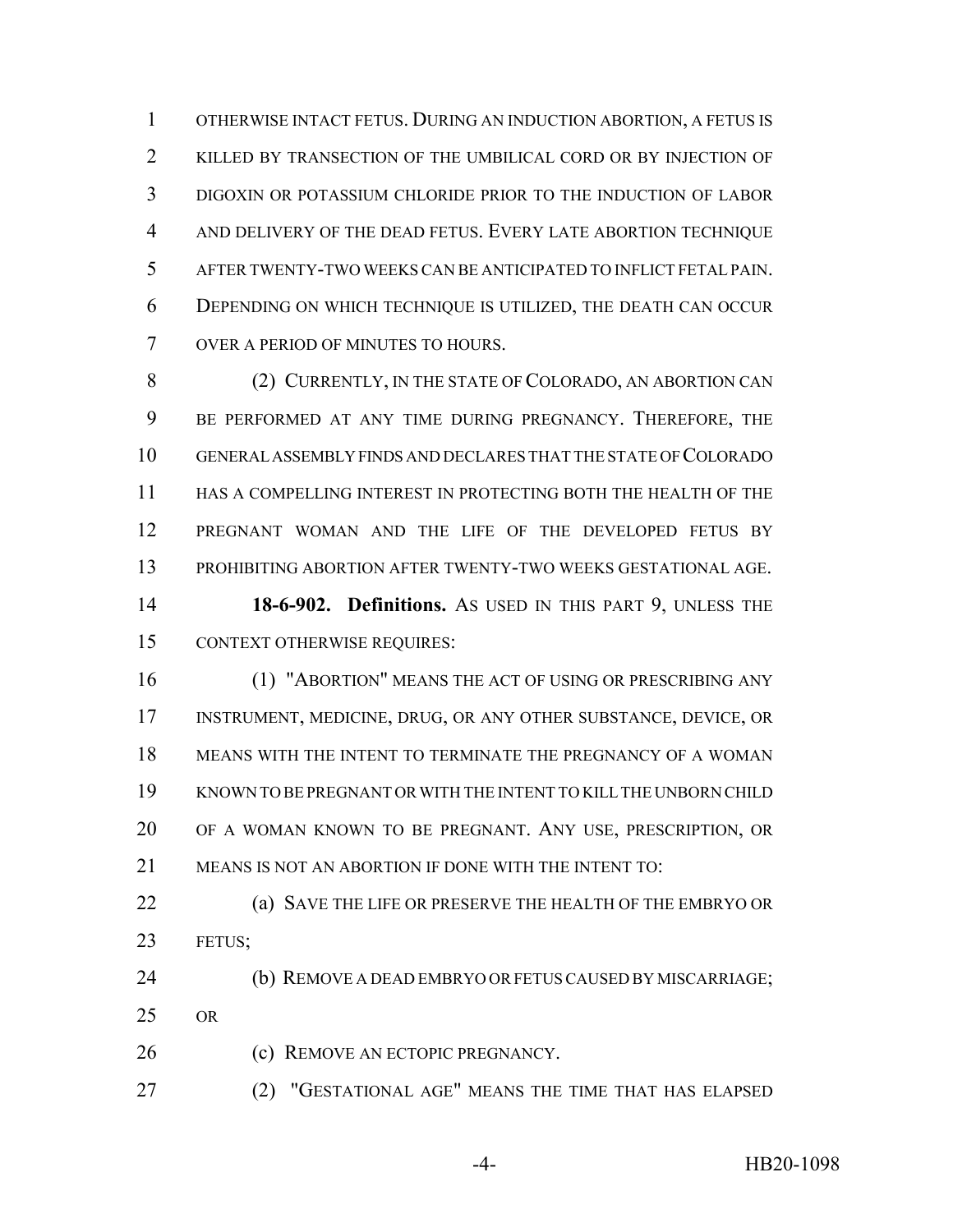FROM THE FIRST DAY OF THE WOMAN'S LAST MENSTRUAL PERIOD.

 (3) "PHYSICIAN" MEANS A PHYSICIAN LICENSED TO PRACTICE MEDICINE IN THE STATE OF COLORADO PURSUANT TO ARTICLE 240 OF TITLE 12.

 (4) "PROBABLE GESTATIONAL AGE" MEANS, WITH REASONABLE PROBABILITY AND USING BEST MEDICAL PRACTICES, IN THE JUDGMENT OF THE PHYSICIAN, WHAT WILL BE THE GESTATIONAL AGE OF THE UNBORN CHILD AT THE TIME AN ABORTION IS PLANNED TO BE PERFORMED.

 (5) "TWENTY-TWO WEEKS" MEANS TWENTY-TWO WEEKS, ZERO DAYS GESTATIONAL AGE.

 **18-6-903. Abortion after twenty-two weeks gestational age prohibited.** (1) **Unlawful conduct.** NOTWITHSTANDING ANY OTHER PROVISION OF LAW, EXCEPT AS PROVIDED IN SUBSECTION (3) OF THIS SECTION, IT IS UNLAWFUL FOR ANY PERSON TO INTENTIONALLY OR RECKLESSLY PERFORM OR ATTEMPT TO PERFORM AN ABORTION ON ANY OTHER PERSON IF THE PROBABLE GESTATIONAL AGE OF THE FETUS IS AT LEAST TWENTY-TWO WEEKS.

 (2) **Assessment of gestational age.** A PHYSICIAN WHO PERFORMS OR ATTEMPTS TO PERFORM AN ABORTION SHALL FIRST MAKE A DETERMINATION OF THE PROBABLE GESTATIONAL AGE. IN MAKING A DETERMINATION, THE PHYSICIAN SHALL MAKE INQUIRIES OF THE PREGNANT WOMAN AND PERFORM OR CAUSE TO BE PERFORMED ANY MEDICAL EXAMINATION OR TESTS THAT A REASONABLY PRUDENT PHYSICIAN, KNOWLEDGEABLE ABOUT THE CASE AND THE MEDICAL CONDITIONS INVOLVED, WOULD CONSIDER NECESSARY TO MAKE AN ACCURATE DETERMINATION OF THE GESTATIONAL AGE.

(3) **Exception.** (a) NOTWITHSTANDING THE PROVISIONS OF THIS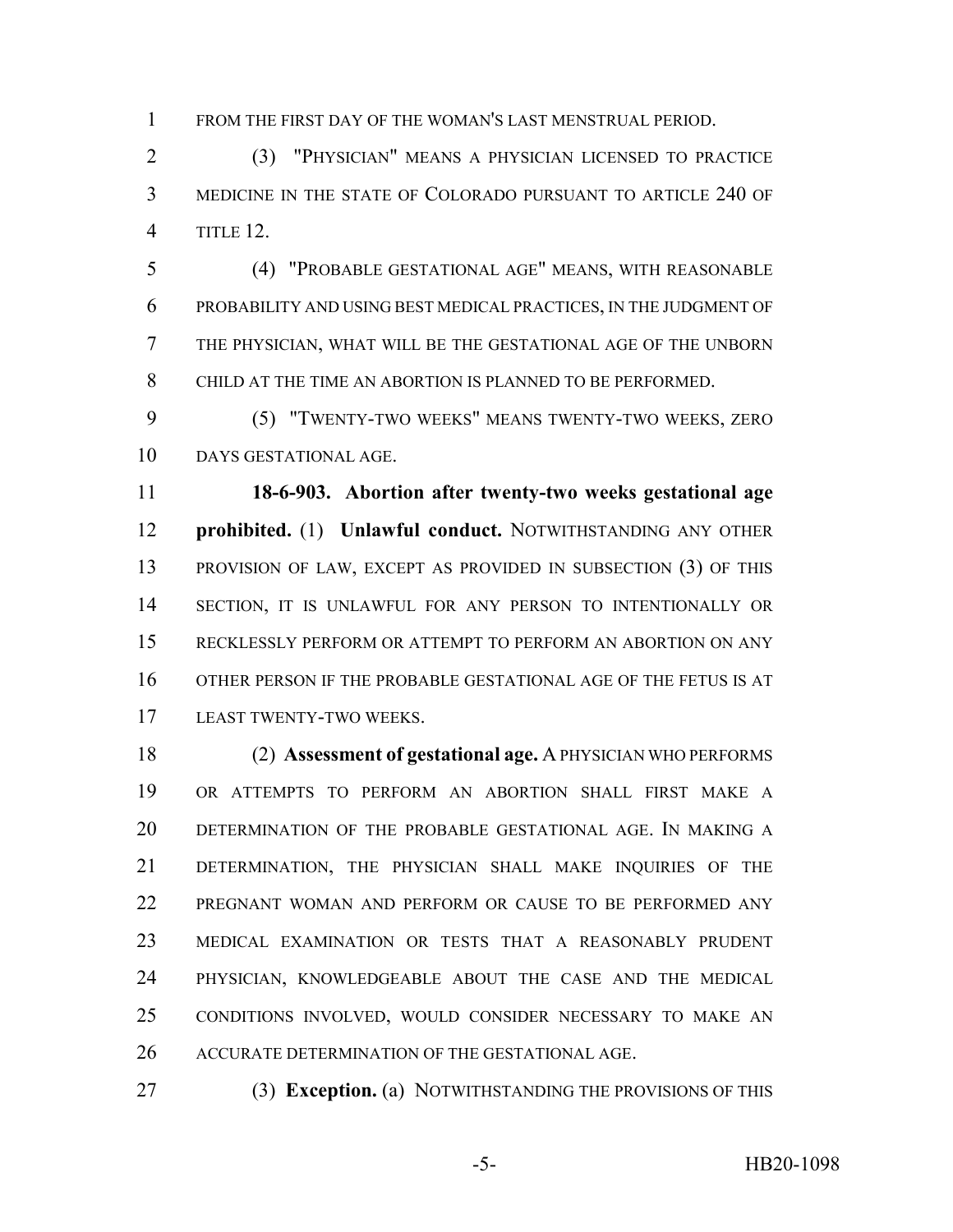SECTION AND ANY OTHER PROVISION TO THE CONTRARY, IT IS NOT A 2 VIOLATION OF SUBSECTION (1) OF THIS SECTION IF, IN THE REASONABLE MEDICAL JUDGMENT OF THE PHYSICIAN, AN ABORTION IS IMMEDIATELY REQUIRED TO SAVE THE LIFE OF A PREGNANT WOMAN, RATHER THAN AN EXPEDITED DELIVERY OF THE LIVING FETUS, AND IF THE PREGNANT WOMAN'S LIFE IS THREATENED BY A PHYSICAL DISORDER, PHYSICAL ILLNESS, OR PHYSICAL INJURY, INCLUDING A LIFE-ENDANGERING PHYSICAL CONDITION CAUSED BY OR ARISING FROM THE PREGNANCY ITSELF, BUT 9 NOT INCLUDING PSYCHOLOGICAL OR EMOTIONAL CONDITIONS.

 (b) IF A PHYSICIAN PERFORMS AN ABORTION PURSUANT TO 11 SUBSECTION (3)(a) OF THIS SECTION, THE PHYSICIAN MAY REASONABLY RELY UPON AN ASSESSMENT OF GESTATIONAL AGE MADE BY ANOTHER PHYSICIAN INSTEAD OF ABIDING BY THE PROVISIONS OF SUBSECTION (2) OF THIS SECTION.

 (4) **Penalties.** ANY PERSON WHO INTENTIONALLY OR RECKLESSLY PERFORMS OR ATTEMPTS TO PERFORM AN ABORTION IN VIOLATION OF 17 SUBSECTION (1) OR (2) OF THIS SECTION IS GUILTY OF A CLASS 1 MISDEMEANOR BUT IS ONLY SUBJECT TO PUNISHMENT BY FINE AND NOT BY JAIL TIME.

 (5) **No criminal penalties for women.** A WOMAN ON WHOM AN ABORTION IS PERFORMED OR A PERSON WHO FILLS A PRESCRIPTION OR PROVIDES EQUIPMENT USED IN AN ABORTION DOES NOT VIOLATE THIS PART 23 9 AND CANNOT BE CHARGED WITH A CRIME IN CONNECTION THEREWITH. **SECTION 2.** In Colorado Revised Statutes, 12-240-121, **add**  $(1)(gg)$  as follows: **12-240-121. Unprofessional conduct - definitions.**

(1) "Unprofessional conduct" as used in this article 240 means: